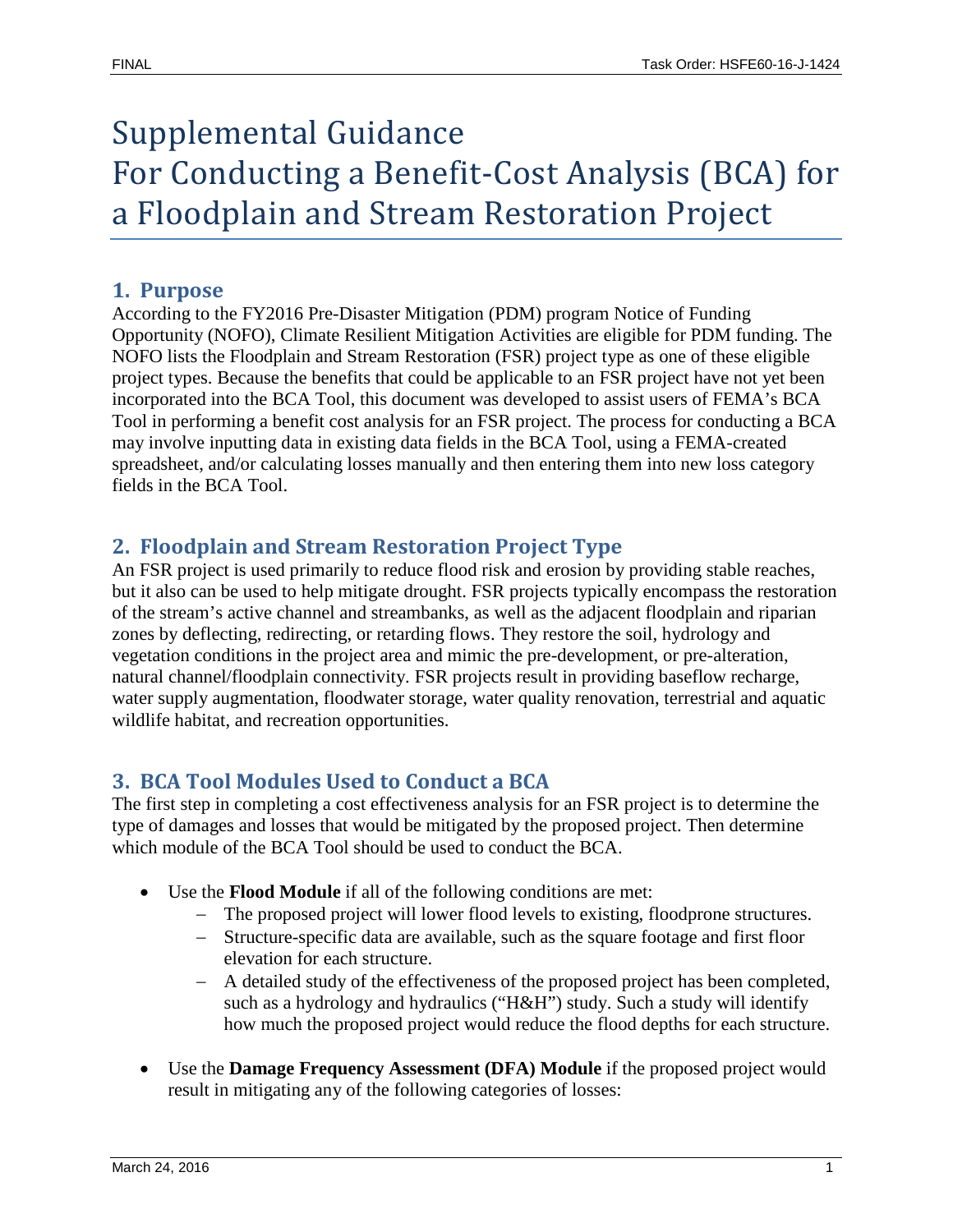- − Loss of function of public infrastructure (i.e., roads and bridges)
- − Loss of function of utilities
- − Loss of function of critical facilities, i.e., police stations, hospitals, or fire stations
- − Agricultural and crop losses

It is possible to use **both** modules to analyze one project. The Flood Module would be used to assess the avoided damages to structures, and the DFA Module would be used to assess the avoided losses to public infrastructure, utilities, critical facilities, or crops.

Section 4 describes common data that will need to be inputted no matter which BCA Tool Module is used. Section 5 provides guidance on entering data used in the Flood Module, and Section 6 provides guidance on entering data used in the DFA Module.

## **4. Common Data Inputs**

The following BCA Tool data are required to be entered no matter whether the Flood Module, DFA Module, or both modules are used to conduct an analysis:

- **Project Useful Life**: The FEMA standard value for the project useful life of an FDS project is 30 years. If a user enters a different value, supporting documentation from an expert should be provided.
- **Mitigation Project Cost**: The project cost estimate must be developed by a licensed professional and must meet the same programmatic requirements as for any hazard mitigation project. For more information about the requirements developing a cost estimate, refer to Section H.4.3 (p. 64) of FEMA's FY15 *Hazard Mitigation Assistance Guidance*.
- **Annual Project Maintenance Cost**: Annual operation and maintenance costs generally range from 0.5% to 1% of the construction costs and can include labor costs (for system operation and maintenance, regulatory requirements, and administration) and material and equipment costs (e.g., fencing, trails, equipment, parts replacement, inlet/outlet controls, and scour protection). Like the project costs, these estimates must be developed and documented by a licensed professional.

## **5. Flood Module Data Inputs**

The data required to be entered when using the Flood Module to conduct a BCA are associated with elevations and discharges before and after mitigation and data needed to calculate environmental/ecosystem benefits.

#### **5.1 Elevations and Discharges After Mitigation**

On the Riverine Elevation and Discharge Data screen, first select the "Show After Mitigation" button to change the data entry table. In the table associated with each structure (see screen capture below), enter the flood elevations after mitigation and the discharges after mitigation for each recurrence interval.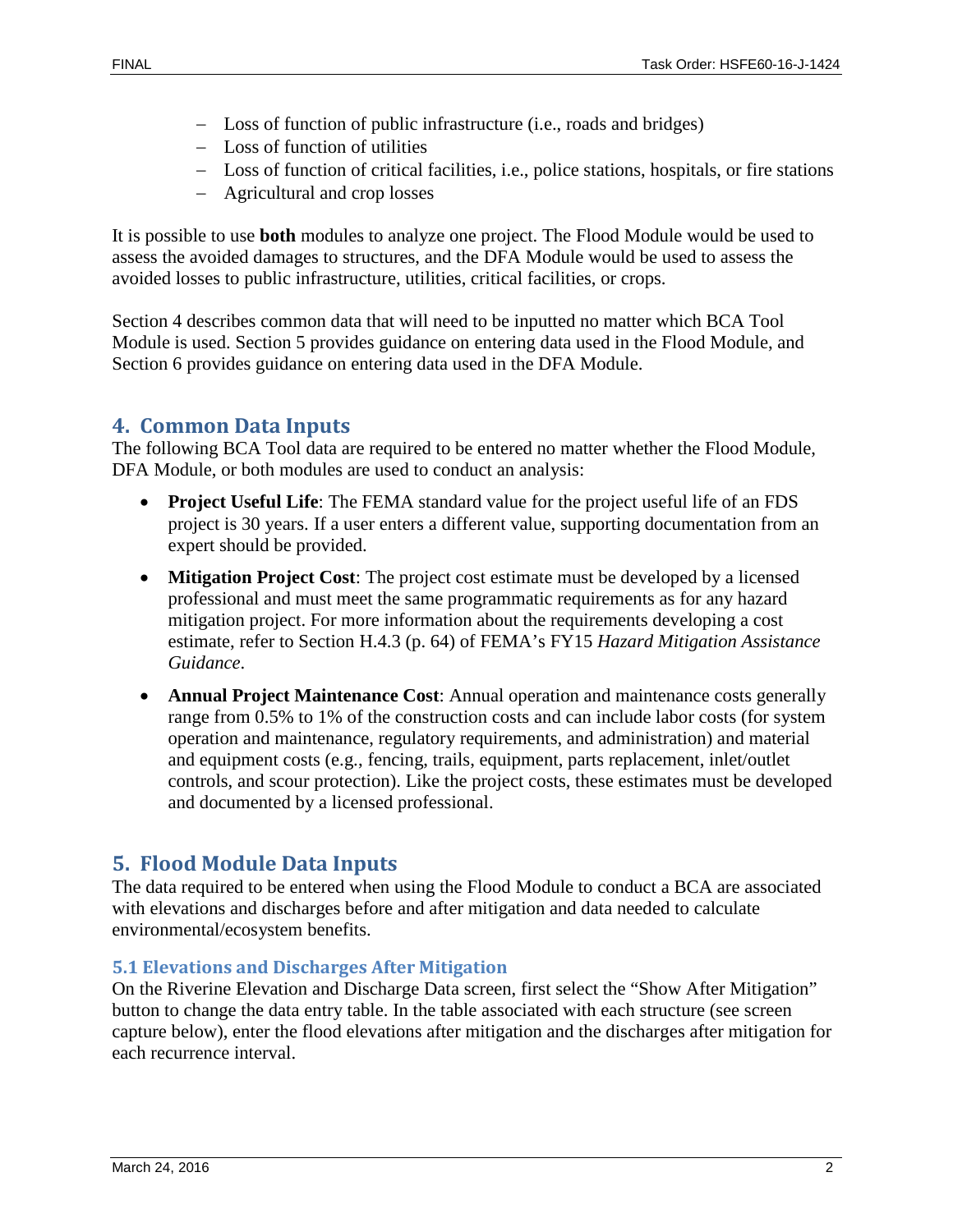|                                                | Enter the First Floor Elevation *   | 761.90 8   |                                                                                                                                                                                    |                                                        |                                              |                                                   |
|------------------------------------------------|-------------------------------------|------------|------------------------------------------------------------------------------------------------------------------------------------------------------------------------------------|--------------------------------------------------------|----------------------------------------------|---------------------------------------------------|
| FEMA Elevation certificate diagram description |                                     | Diagram 1B | Other elevation source                                                                                                                                                             |                                                        |                                              |                                                   |
|                                                | Streambed Elevation (ft) *          | 751.40 8   |                                                                                                                                                                                    |                                                        |                                              |                                                   |
|                                                | Flood Source Name                   | Moon River |                                                                                                                                                                                    |                                                        |                                              |                                                   |
|                                                | <b>Flood Profile Number</b>         | 02P        |                                                                                                                                                                                    |                                                        |                                              | <b>Hide After Mitigation</b>                      |
|                                                |                                     |            |                                                                                                                                                                                    |                                                        |                                              |                                                   |
| (yr)                                           | <b>Percent Annual</b><br>Chance (%) |            | (Note that the vertical datum for the Flood Elevation must match the vertical datum used for the First Floor Elevation)<br><b>Elevation Before Mitigation</b><br>(f <sup>t</sup> ) | <b>Elevation After Mitigation</b><br>(f <sup>t</sup> ) | <b>Discharge Before</b><br>Mitigation (cfs)* | <b>Discharge After</b><br><b>Mitigation (cfs)</b> |
| 10                                             | 10.00%                              | 762.10     |                                                                                                                                                                                    | 762.10                                                 | 4530.0                                       | 4530.0                                            |
| 50                                             | 2.00%                               | 763.80     |                                                                                                                                                                                    | 763.80                                                 | 6100.0                                       | 6100.0                                            |
| <b>Recurrence Interval</b><br>100              | 1.00%                               | 764.80     |                                                                                                                                                                                    | 764.80                                                 | 6780.0                                       | 6780.0                                            |

#### **5.2 Benefit-Cost Ratio from Mitigation of Structures**

Environmental benefits are applicable to any project that would create or restore wetlands, estuaries, riparian areas, or green open space. Current BCA policy (Section I.6, p. 66, of FEMA's FY15 *Hazard Mitigation Assistance Guidance*) states that a project must have a benefit cost ratio  $(BCR) \ge 0.75$  calculated from avoided damages/losses to structures before environmental benefits can be included. Therefore, after all structures have been analyzed, check to see if the project BCR is  $\geq$  0.75 on the Project Inventory screen. If the BCR is < 0.75, environmental benefits will not be added. (Note that even if the analysis below is conducted and submitted, FEMA will not approve the added benefits.) If the BCR  $\geq$  0.75, complete the analysis below to calculate the environmental benefits, add them to the existing benefits, and calculate a new BCR.

#### **5.3 Environmental/Ecosystem Benefits**

Because the new and updated environmental benefits have not yet been programmed into the BCA Tool, the Ecosystem Services Benefits Calculator spreadsheet was created to use as a workaround. Along with the exported Flood Module BCA, the completed spreadsheet is required to be submitted with the subapplication as cost effectiveness documentation.

The Ecosystem Services Benefits Calculator spreadsheet is available by contacting your FEMA Region or by calling the BC Helpline at 1-855-540-6744. The format of the spreadsheet is shown in the graphic below. There are thirteen data fields in the spreadsheet. An asterisk (\*) is used to denote whether the user must input the data. The rest of the data fields are either pre-populated or calculated fields. For each numbered data field, an explanation is provided to aid in completing the spreadsheet.

- #1. **Enter Project Type**. \*Input required. Enter "Floodplain and Stream Restoration."
- #2. **Ecosystem Service Type**. \*Input required. By clicking in the shaded cell, a drop-down menu appears and offers the selections of Forest, Green Open Space, Marine, Estuary and Marine, Riparian, or Wetland. Select the ecosystem service type that matches the anticipated land use after the project is completed.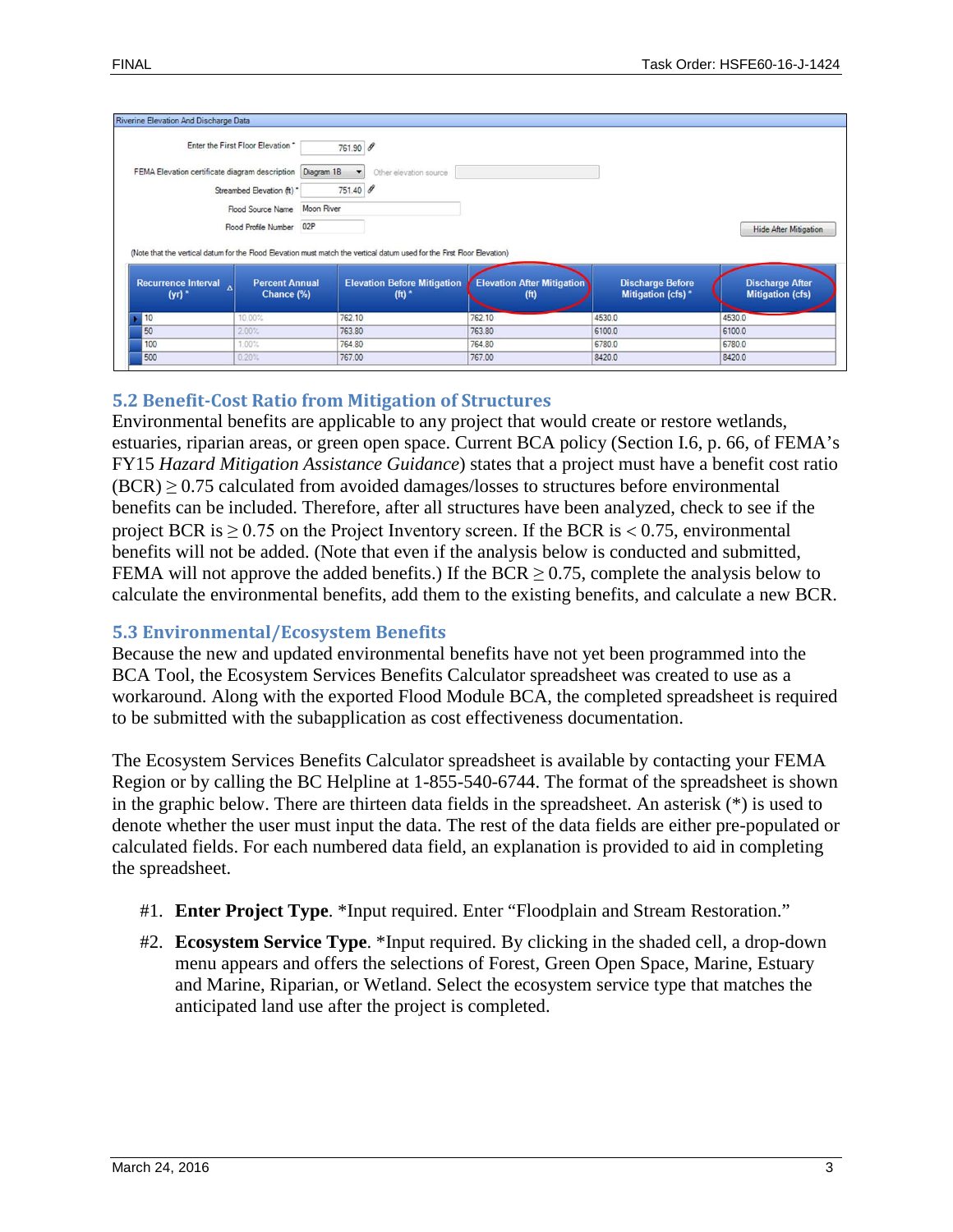

- #3. **Benefits Per Acre**: This is the default economic value associated with the benefits per acre of land for the Ecosystem Service Type selected in #2. This value cannot be modified.
- #4. **Number of Acres of the Project**: \*Input required. From the design or other documentation included in the subapplication, enter the number of acres of restored ecosystem. Documentation should be included with the analysis to demonstrate that the project will result in improved and more functional ecosystem services.
- #5. **Total Benefits per Year**: This economic value is automatically calculated as Benefits Per Acre (#3) multiplied by Number of Acres of the Project (#4).
- #6. **Enter Project Useful Life**: \*Input required. The FEMA standard value for the useful life of an FDS project is 30 years. If a user enters a different value, supporting documentation from an expert should be provided. The value entered here in the spreadsheet should be the same value as entered in the BCA Tool as stated in Section 1.
- #7. **Discount Rate**: A discount rate of 7%, or 0.07, is currently required by the Office of Management and Budget. This value cannot be modified.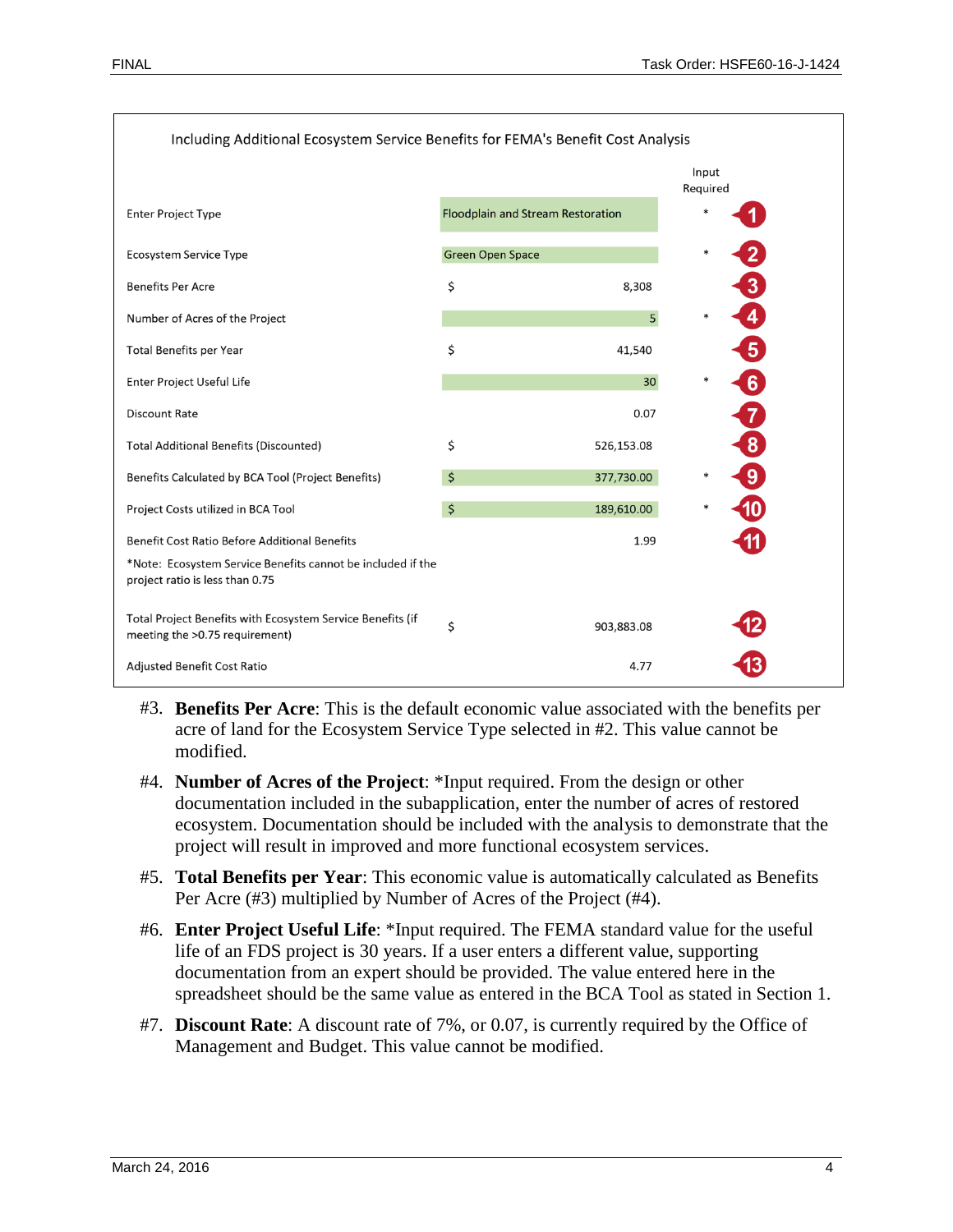- #8. **Total Additional Benefits (Discounted)**: This economic value is automatically calculated using the Total Benefits per Year (#5), the Project Useful Life (#6), and applying the annual Discount Rate (#7).
- #9. **Benefits Calculated by BCA Tool (Project Benefits)**: \*Input required. This economic value is calculated by the Flood Module in the BCA Tool and must be transferred to the spreadsheet. On the Summary of Benefits screen (see screen capture below), the economic value for Mitigation Benefits are the Project Benefits for your project. Enter this value for #9.

| Expected Annual Damages Before Mitigation |                                                               |   |                    | <b>Expected Annual Damages After Mitigation</b> |   |   |  |
|-------------------------------------------|---------------------------------------------------------------|---|--------------------|-------------------------------------------------|---|---|--|
| Annual                                    | Annual<br>s<br>26,472<br><b>Present Value</b><br>s<br>377,730 |   |                    | s                                               | 0 |   |  |
| <b>Present Value</b>                      |                                                               |   |                    |                                                 | S | 0 |  |
|                                           |                                                               | S | 377,730            |                                                 |   |   |  |
| Annual<br><b>Present Value</b>            |                                                               | s | 26,472             |                                                 |   |   |  |
|                                           |                                                               |   |                    |                                                 |   |   |  |
| <b>MITIGATION BENEFITS</b>                |                                                               | s |                    |                                                 |   |   |  |
| <b>MITIGATION COSTS</b>                   |                                                               | s | 377,730<br>189,610 |                                                 |   |   |  |
| BENEFITS MINUS COSTS                      |                                                               | S | 188,120            |                                                 |   |   |  |

- #10.**Project Costs utilized in BCA Tool**: \*Input required. This value of Project Costs is the same as the value for Final Mitigation Project Cost found at the bottom of the Cost Estimation Info screen of the BCA Tool as shown in the screen capture below. Note that this value includes annual project maintenance costs.
- #11.**Benefit Cost Ratio Before Additional Benefits**: This value for BCR is automatically calculated by dividing Benefits Calculated by BCA Tool (Project Benefits) (#9) by Project Costs utilized in BCA Tool (#10). This calculated value for BCR should be the same as the Benefit-Cost Ratio value calculated in the Flood Module and shown on the Summary of Benefits screen.
- #12. **Total Project Benefits with Ecosystem Service Benefits**: If the BCR in #11 is  $\geq 0.75$ , then this economic value is automatically calculated by adding the Total Additional Benefits (#8) and Benefits Calculated by BCA Tool (#9). This value becomes the new value for total project benefits. If the BCR in #11 is  $\geq$  0.75, then this value is equal to the value of Benefits Calculated by BCA Tool (Project Benefits) in #9, and the additional environmental benefits calculate in #8 are not included in the total.
- #13.**Adjusted Benefit Cost Ratio**: This value is automatically calculated as the new project BCR. It is calculated by dividing the Total Project Benefits with Ecosystem Service Benefits (#12) by the Project Costs utilized in BCA Tool (#10).

If the Adjusted Benefit Cost Ratio  $(\#13)$  is  $> 1$ , then export the Flood Module BCA, and submit both that BCA and the spreadsheet with the subapplication.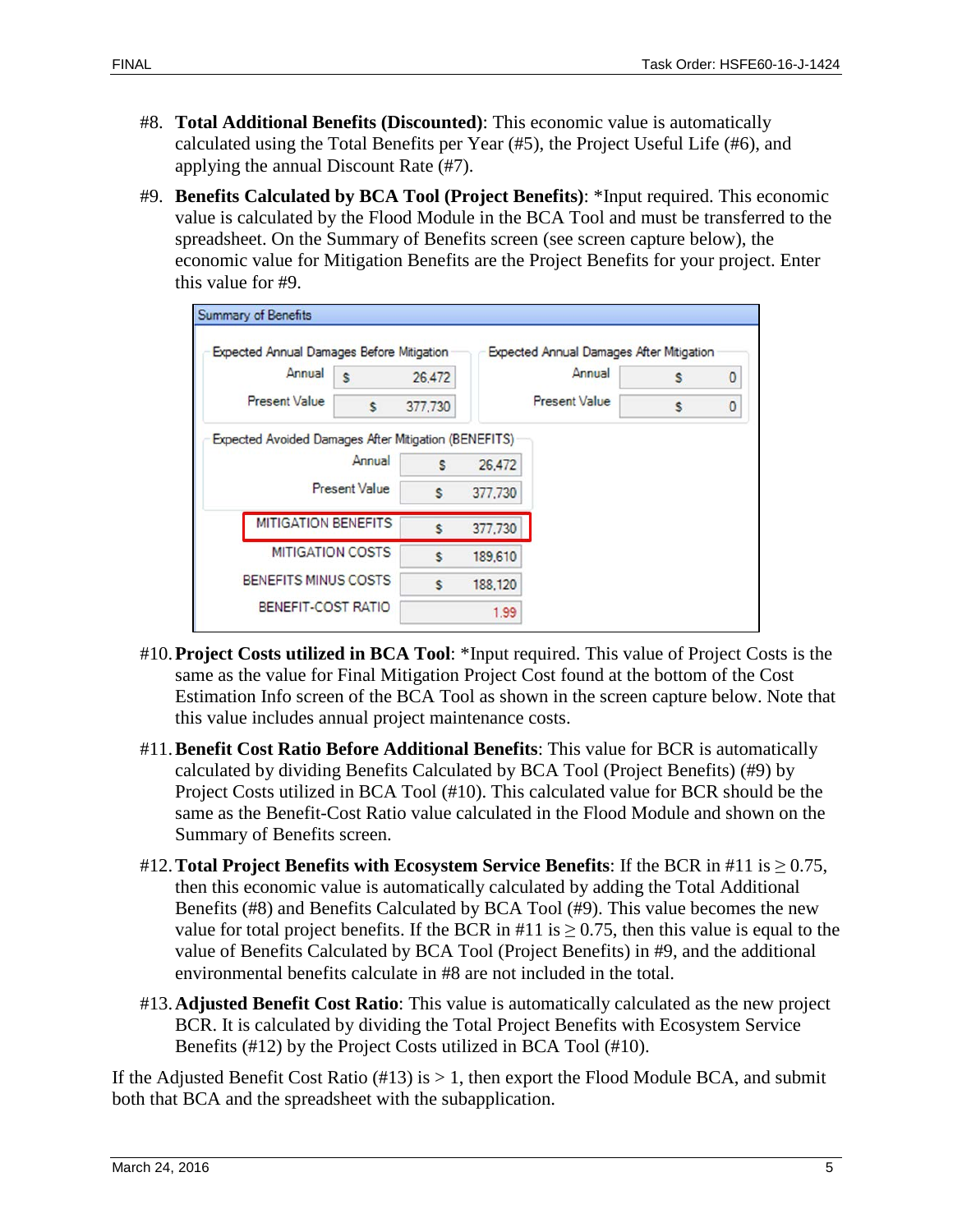| <b>Cost Estimation Info</b>                                                                                                      |                             |
|----------------------------------------------------------------------------------------------------------------------------------|-----------------------------|
| Project Useful Life (years) *                                                                                                    | 9<br>30                     |
| Do you have a detailed Scope of work ? *                                                                                         | No<br>$\circledcirc$<br>Yes |
| Do you have a detailed estimate for the entire project ?*<br>(If not complete the cummany of cost estimation data entries helow) | Yes<br>No                   |
| <b>Mitigation Project Cost *</b>                                                                                                 | \$151,142<br>y              |
| <b>Annual Project Maintenance Cost</b>                                                                                           | \$3,100                     |
| <b>Summary Of Cost Estimation</b><br><b>Construction Markups</b><br>Annual Project Maintenance Costs                             |                             |
| Number of Years of Maintenance                                                                                                   | 30                          |
| Present Worth of Annual Maintenance Costs                                                                                        | \$38,468                    |
| Does estimate reflect current prices?                                                                                            | ◯ No<br>Yes                 |
| Cost Basis Year:                                                                                                                 | <b>YYYY</b>                 |
| Construction Start Year:                                                                                                         | YYYY                        |
| <b>Construction End Year:</b>                                                                                                    | <b>YYYY</b>                 |
| <b>Project Escalation</b>                                                                                                        | Escalate<br>s               |
| Final Mitigation Project Cost *                                                                                                  | \$189,610                   |

#### **6. DFA Module**

One of the following methods is used in the DFA Module as a basis for calculating cost effectiveness:

- **Historic Damages**, which requires information about the frequency (i.e., dates) and severity (i.e., the amount of damage and losses caused) of actual, past flood events.
- **Expected Damages**, which requires an analysis of how much damage and losses would be experienced in the future if flood events of a known frequency (i.e., recurrence interval) were to occur.

The applicable categories of losses/damages should be reflected on the Damages Before Mitigation screen table. The partial screen capture below shows how to add a loss/damage category to the Historic Damages Before Mitigation table. First, click the column icon in the top, left corner of the table. This will open a new window to the left of the table. Select the "New Column" button to create a new column titled "New loss category." Type the name of the loss category, click "OK," and the new column will be added to the Historic Damages Before Mitigation table. Repeat this process to add all applicable loss categories.

All categories that are entered into the Damages Before Mitigation table will be automatically displayed in the Damages After Mitigation table on the next screen, Damages After Mitigation. This enables the Tool to calculate the impact of the project on reducing losses.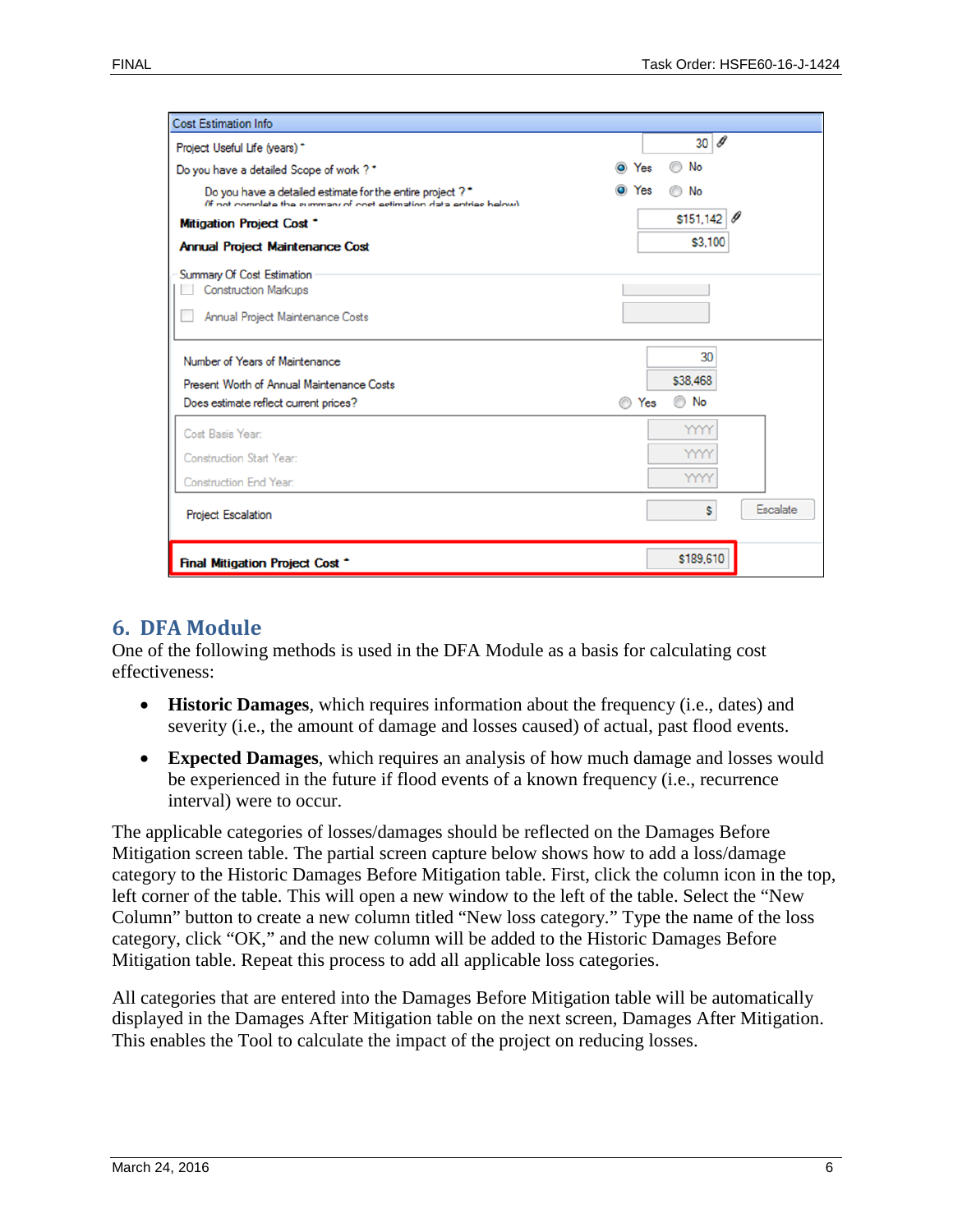

#### **6.1 Increased Embankment Stabilization**

An FSR project would mitigate the erosion of embankments, which would potentially reduce structural damage to facilities in the vicinity of the project. Since damage has not occurred in the past, an Expected Damages assessment would be completed. As described above, a new loss category would be added to the Damages Before Mitigation table. To complete an Expected Damages assessment, a critical input is the length of time (in years) before the asset to be protected by the project (i.e., road/bridge, building, etc.) would be at risk due to erosion. This value could be provided by a licensed professional. Alternatively, the rate of erosion would need to be determined. One method for determining the rate of erosion is using historic aerial photographs or orthophotos to measure the annual rate of erosion. The erosion rate could then be projected forward to determine the length of time before the erosion would impact the asset. Subapplicants should recognize that the duration of time before damage to the asset would occur should be less than the Project Useful Life; otherwise, the BCA Tool will not calculate significant benefits. Regardless of how it is determined, this documented duration of time becomes the recurrence interval (RI), which should be entered in the Damages Before Mitigation table. A licensed professional would need to estimate the value of damage expected to occur to the asset for that RI before mitigation and estimating the value of damage expected to occur after mitigation for that same RI value. The damage values would be entered in the Damages Before Mitigation table and Damages After Mitigation table, respectively.

#### **6.2 Reduced Agricultural/Crop Losses**

An FSR project may mitigate losses from crops. To estimate Historic Damages of crops, a farmer may be able to provide documented damage from past flood events, possibly from insurance payments. In the absence of documentation, an estimate of how much damage occurred due to past events could be completed by determining the number of acres impacted by an event and then documenting assumptions for the yield per acre and the market price for the crop grown. To estimate Expected Damages to crops, the same procedure could be followed, making sure that the documentation is included so a reviewer can determine whether the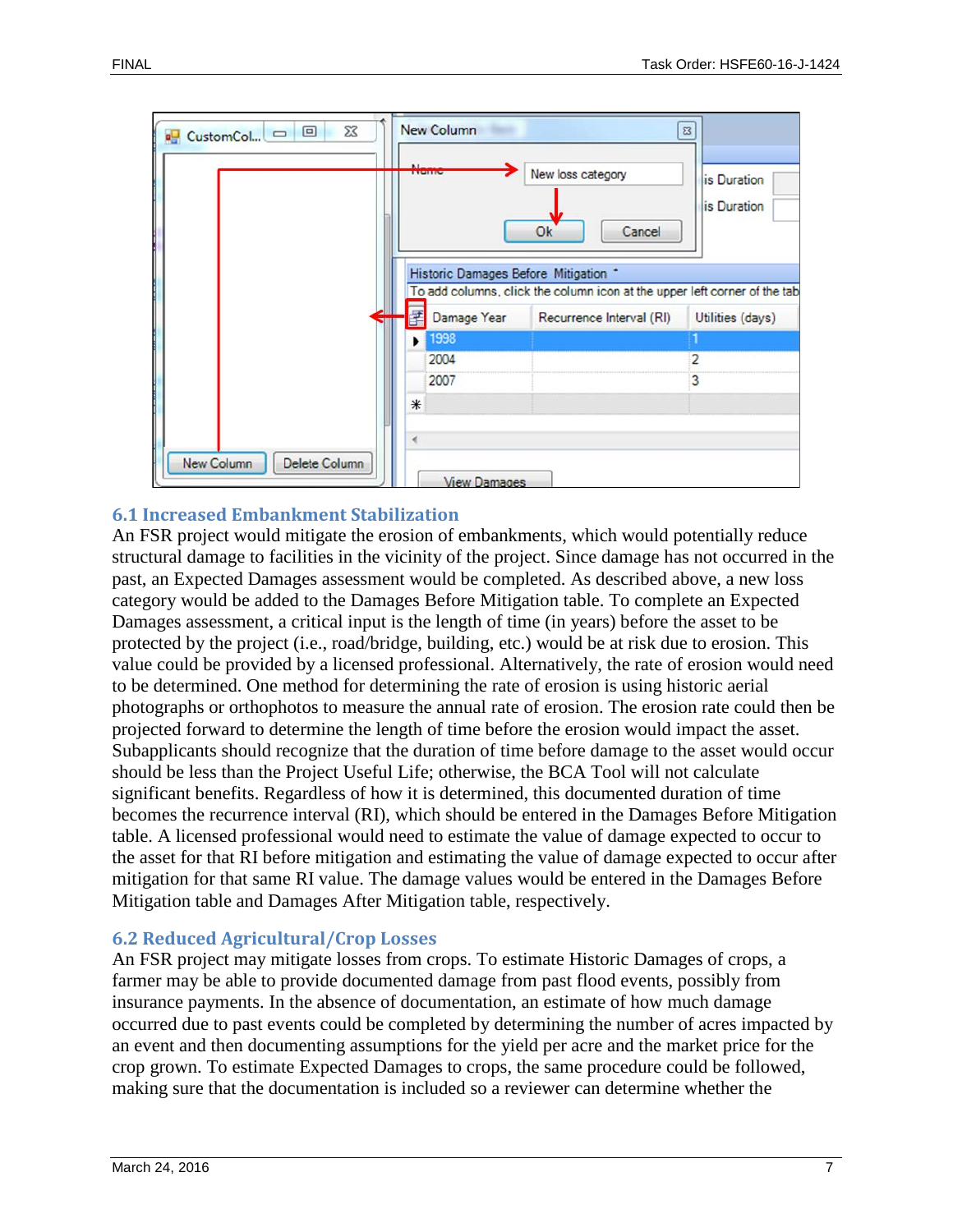calculations are accurate and the assumptions are reasonable. The same erosion forecasting technique described in Section 6.1 for Increased Embankment Stabilization could be used for estimating future agricultural/crop losses.

To enter the estimated damages in the BCA Tool, the user would add a new loss/damage category named "Crop Damage" (or similar descriptor) to the Historic Damages Before Mitigation table. Then the user would enter the documented value of crop damage for each historic event. In the Damages After Mitigation table, the user would enter the values of expected damages for each expected event.

#### **6.3 Reduced Loss of Function of Roadways**

An FSR project may mitigate the loss of function of roadways that are located within the project area through reduced water surface elevations. The loss of function parameters are entered on the Type of Services (left) portion of the screen (see screen capture below). For each roadway, select "Roads/Bridges" as the Facility Type for Loss of Function, and then enter the roadway description on the Roads/Bridges (right) portion of the screen. Enter the required parameters for the loss of function of that roadway: traffic count (one-way trips per day), the additional time of the detour, number of additional miles, and the current Federal mileage Rate (for 2016, the Internal Revenue Service has set this at \$0.54 per mile).

| Type of Services                                               | Roads/Bridges                                                                                        |                                                                                         |  |  |
|----------------------------------------------------------------|------------------------------------------------------------------------------------------------------|-----------------------------------------------------------------------------------------|--|--|
| Facility Type For Loss of Function *<br><b>Utilities</b>       | Roads/Bridges Facility Description                                                                   | CR180 bridge detour to closest river<br>crossing at CR86                                |  |  |
| V Roads/Bridges<br>Non Residential Buildings<br>Not Applicable | Estimated Number of One-Way Traffic Trips Per Day*<br>Additional Time per One-Way Trip (hh:mm) * HH: | 1800<br>$\mathscr{I}$ 1M:<br>$\mathbf{0}$<br>20<br>Number of Additional Miles *<br>15.0 |  |  |
|                                                                |                                                                                                      | \$0.540<br>Federal Rate*                                                                |  |  |
|                                                                | Economic Loss Per Day of Loss of Function *                                                          | 32,358                                                                                  |  |  |

The BCA Tool calculates the Economic Loss Per Day of Loss of Function and automatically carries that value over to the Damages Before Mitigation table. The user would enter the loss of function for a roadway in number of days that function is lost. In this example, the Tool would calculate the value of damages as \$32,358 lost per day of loss of function multiplied by the number of days of loss of function. Similarly, to estimate expected Damages After Mitigation, the user would enter the number of days of loss of function for the roadway after mitigation. The same process should be followed for each Historic Damages event and each Expected Damages event.

#### **6.4 Avoided Costs of Stormwater Conveyance and Treatment Infrastructure**

If an FSR project would result in increased groundwater infiltration and, therefore, increased water supply, including drought resiliency, then the benefit category of Avoided Costs of Stormwater Conveyance and Treatment Infrastructure is eligible. Reducing stormwater runoff may help avoid investment in expensive stormwater systems. A standard economic value for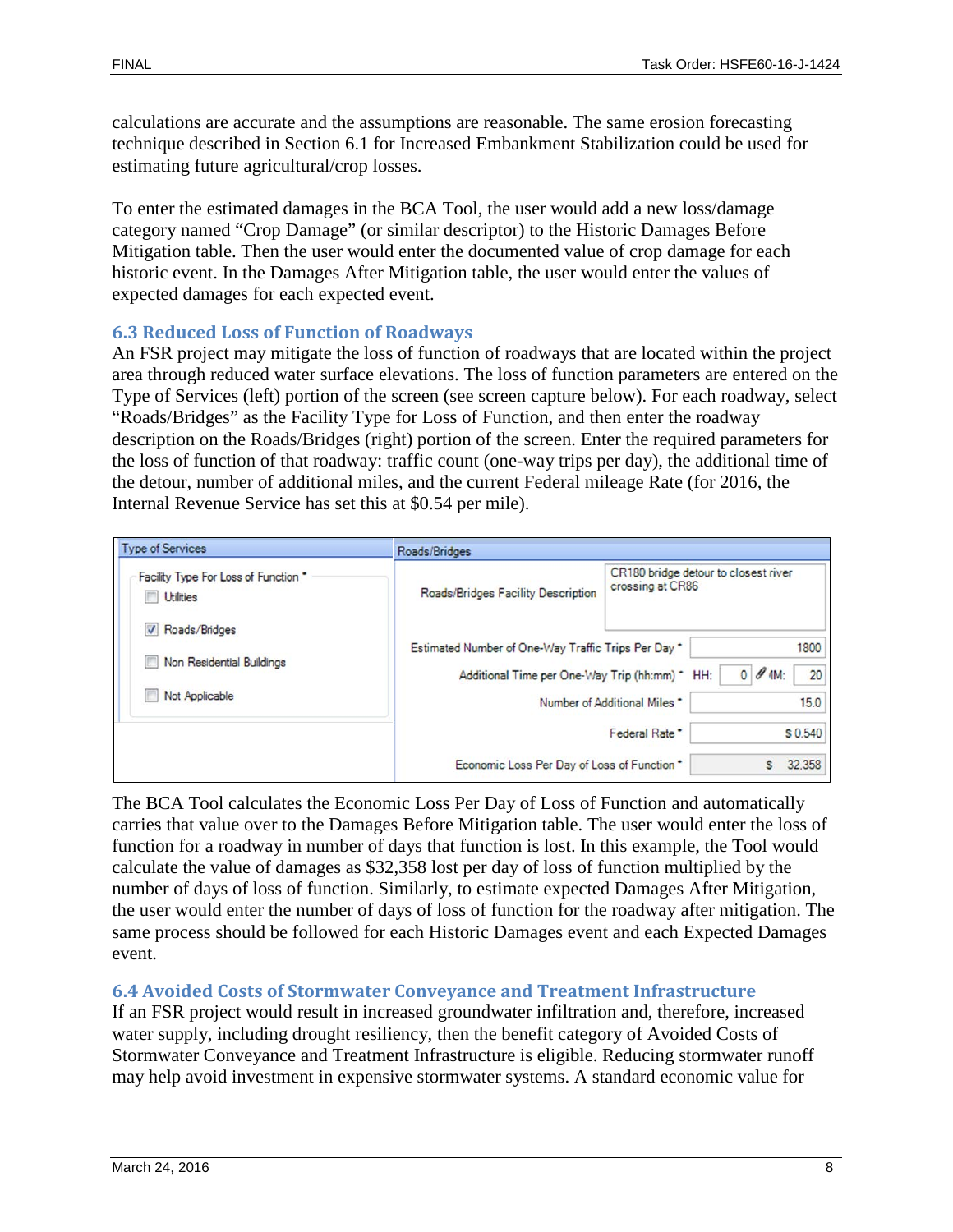avoided costs of stormwater conveyance and treatment infrastructure is \$101 per one million gallons of stormwater.

To enter avoided damages from stormwater conveyance and treatment infrastructure into the BCA Tool, the user must manually calculate the total economic value based on the project's design documentation and/or a relevant professional. For example, if the documentation demonstrates that a project would result in storing an additional three million gallons of stormwater, the benefit, or value of avoided damages, would be calculated as:

Avoided Damages  $=$ \$101 1 million gallons stormwater × 3 million gallons stormwater  $= $303$ 

This value would be entered in the Damages Before Mitigation table, either for every event in a Historic Damages assessment or for every recurrence interval in an Expected Damages assessment. A value of \$0 should be entered for every recurrence interval in the Damages After Mitigation table.

## **6.5 Avoided Costs of Providing Alternative Drinking Water Sources**

An FSR project would result in recharged water that becomes available for human consumption, and there would be a benefit, i.e., avoided costs, associated with not having to construct alternative water supplies because of compromised potable water supply. For drought mitigation, a standard economic value for the avoided cost of building infrastructure of alternative public drinking water supplies is \$3,455 per one million gallons of water.

To enter avoided damages from building infrastructure of alternative public drinking water supplies into the BCA Tool, the user must manually calculate the total economic value based on the project's design documentation and/or a relevant professional. For example, if the documentation demonstrates that a project would result in not having to construct infrastructure to store three million gallons of alternative water supply, the benefit, or value of avoided damages, would be calculated as:

Avoided Damages  $=$ \$3,455 1 million gallons water × 3 million gallons water  $=$  \$10.365

This value would be entered in the Damages Before Mitigation table, either for every event in a Historic Damages assessment or for every recurrence interval in an Expected Damages assessment. A value of \$0 should be entered for every recurrence interval in the Damages After Mitigation table.

### **6.6 Reduced Damages Associated with Subsidence**

An FSR project may result in aquifer recharge and water table stabilization, which can help slow or lessen land subsidence, which, in turn, would potentially reduce structural damage to facilities in the vicinity of the project. There are currently no standard values in the BCA Tool for this